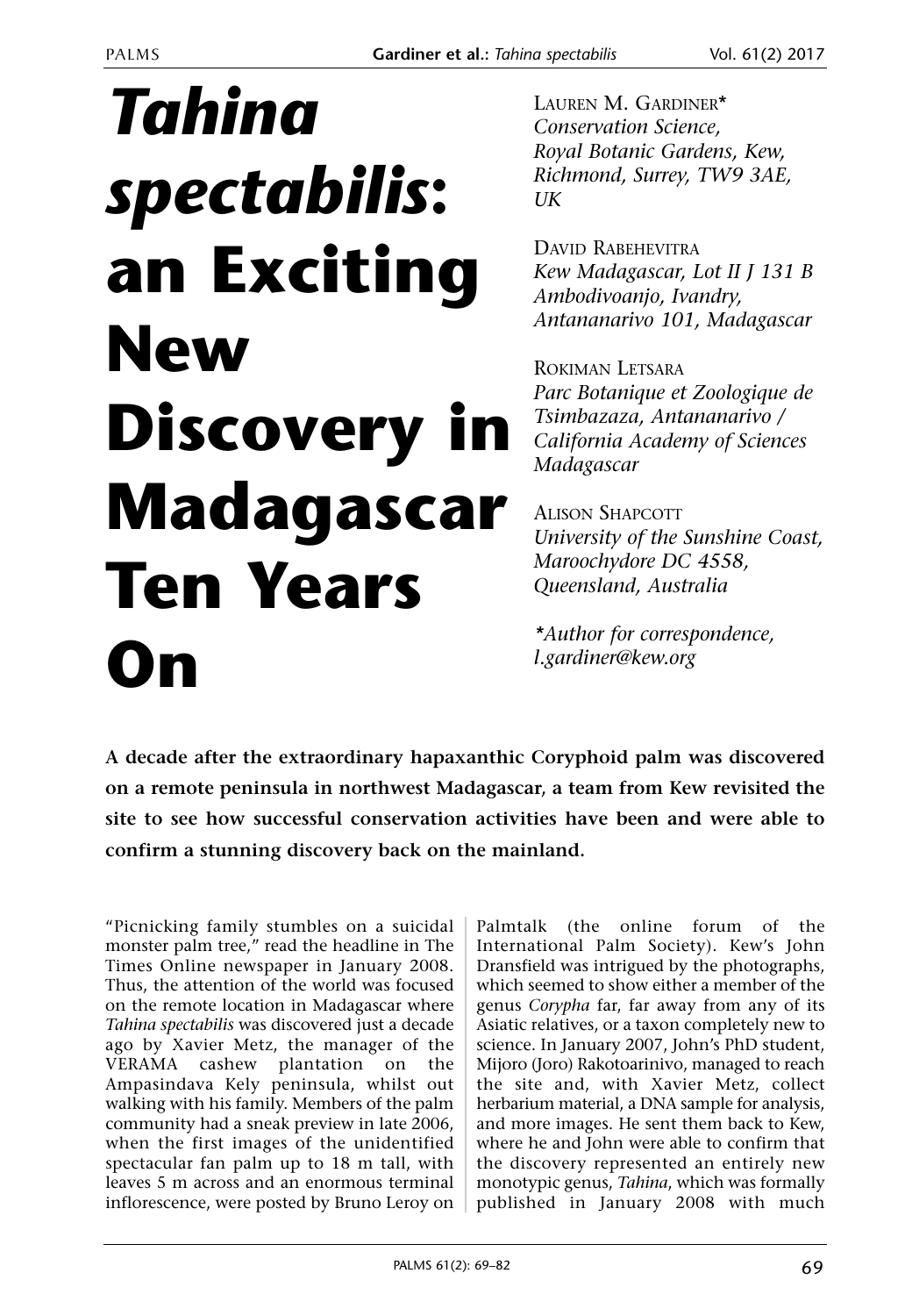accompanying international media interest (Dransfield et al. 2008a, 2008b). John and Joro visited the site in September 2007, just missing anthesis of an individual, made further important herbarium collections and discussed with the Metz family conservation actions that would be appropriate.

With its combination of a basally cleft petiole and unarmed petiole margins, costa-palmate leaf with leaf splits reaching to different depths, a hierarchy of primary and secondary folds held at different levels relative to the costa, overlapping tubular rachillae bracts, solitary trunk, and enormous hapaxanthic terminal inflorescence, *Tahina spectabilis* was like no other palm. During the last ten years, no other populations of the species (or anything similar) have been found anywhere else.

### *Tahina spectabilis* **seed distribution around the world**

The site where the *Tahina* was originally found is a fragment of vegetation in and around a limestone karst (*tsingy*) formation called Antsingilava, surrounded by grassland and rice paddy fields, with a nearby village called Antanamarina (Fig. 1). In September 2008, Alison Shapcott from the University of the Sunshine Coast, Australia visited the site hosted by Xavier Metz and undertook a full demographic survey of the species, collecting DNA samples in order to study the population genetics and diversity of the plants. The 2008 census showed that the known *Tahina* population was extremely small – just 29 trunked individuals were recorded, including two individuals slightly away from the main *tsingy* site. Microsatellite work undertaken by Alison and one of her students, Heather James, subsequently showed that the genetic diversity of the individuals at the site is extremely low (James 2010). There were signs that other populations of *Tahina* may exist: some rare genetic alleles were found in the population, and one of the outlier plants contained alleles not present in the main population. With such a small population size and tangible threats to its continued survival, Joro was able to assess the species using the IUCN Red List categories and criteria as Critically Endangered (Rakotoarinivo et al. 2012, 2014).

Controlled harvesting of a proportion of the many tens of thousands of seeds produced during flowering events in 2007 and 2008 was undertaken by local people under the guidance



of Xavier and advice from John. Through a collaboration between the Kew's Millennium Seedbank, the Madagascan national seedbank (Silo National des Graines Forestières), the VERAMA Corporation and Tobias Spanner of RarePalmSeeds.com, *Tahina* seeds were distributed widely around the world to botanic gardens and private collectors. Today the species is certainly protected in *ex situ* conservation – although it should be noted that these plants all came from a very small genetic base. Funds from the seed sales went back to the community at Antanamarina to pay for a range of community-based conservation activities to protect *Tahina* in the future (including the creation and maintenance of a large firebreak around the site) and some much needed community development activities (including the renovation of the village school).

## **Journey to Antsingilava, ten years later**

In September 2016, with the support of the Mohamed bin Zayed Species Conservation Fund, an international team set off overland from Kew's Madagascar base in the capital,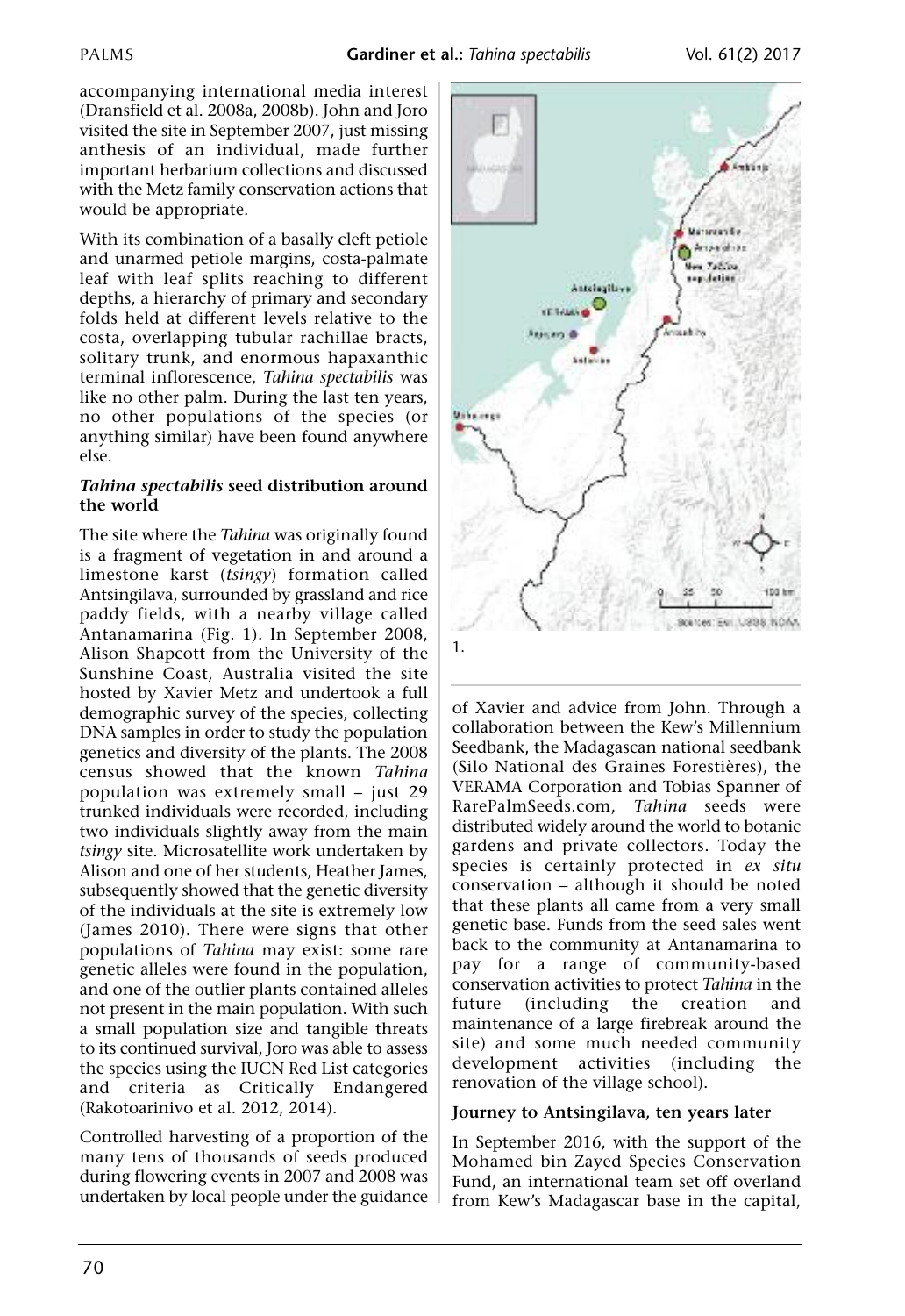

2. Adult *Tahina spectabilis* in the wild at Antsingilava, Madagascar (Photo by David Rabehevitra, KMCC).

Antananarivo, to attempt to reach Antsingilava a decade after the original discovery of the species. The team comprised Alison Shapcott (returning for the first time since her 2008 trip), Lauren Gardiner from the Conservation Science department of RBG Kew, UK, Rokiman Letsara from Parc Botanique et Zoologique de Tsimbazaza (PBZT) and the California Academy of Sciences Madagascar, and David Rabehevitra and Roger Rajaonarison from Kew Madagascar

(KMCC). With one of Kew Madagascar's newly acquired Landrover Defenders, the expert driving of Roger, and a period of dry weather preventing the zebu tracks and rivers becoming impassable, the team reached VERAMA's base camp on the peninsula of Ampasindava Kely after two solid days of traveling, one day of which was entirely off-road. En route, the group traveled across rocky tidal zones, beaches and mangroves, dry (and some not so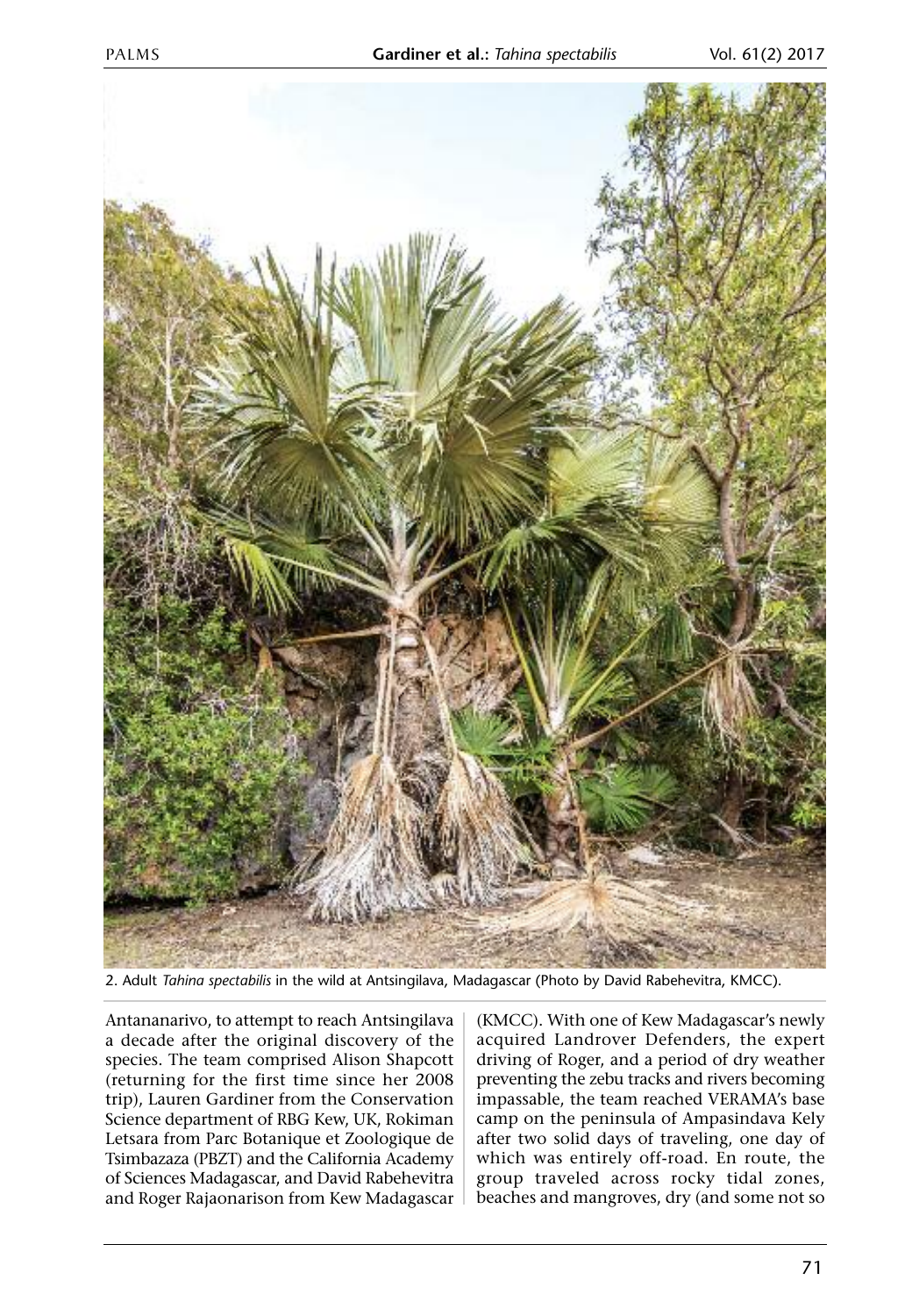

3. Crowns of *Tahina spectabilis* in the setting sun at Antsingilava, Madagascar (Photo by Lauren Gardiner, RBG Kew).

dry) riverbeds, and swathes of recently burned land, with the ground sometimes still radiating heat from the fires that had swept through and the blackened vegetation still smoldering.

#### **Resurveying Antsingilava**

The first glimpse of *Tahina* in the wild was an unforgettable experience (Fig. 2). The route from the VERAMA plantation base to Antsingilava leads through the village of Antanamarina and along a six-meter wide strip of bare earth cutting through the grassland. A group of half a dozen young women with scythes and hoes were clearing the plants from this strip, which turned out to be the firebreak the local community had created around the *Tahina* site and were maintaining each year to protect the plants in the *tsingy*. Pulling up and pitching camp approximately 100 m from the dark green island of vegetation and light gray rock, as the sun was setting across the grassland sea, we marveled at the enormous light green leaves of individual *Tahina* crowns that shone out from the other vegetation as the last of the sun's rays turned the limestone rock orange-red (Fig. 3).

Over the next few days, the team was relieved to find the Antsingilava *Tahina* population in good condition, with lots of seedlings and young plants (Figs. 4–6), and plenty of evidence that the local people have been protecting the species in its natural habitat *in*

*situ*. From local records, we learned that five adult plants at Antsingilava at least initiated flowering and died since the 2008 survey, and the remains of fallen, decomposing trunks and hollows showed where several of these adults previously stood. Five of the juvenile plants recorded in the 2008 census have grown large enough that they now have trunks and fit into the adult category, effectively replacing the five dead adults. There seems to be a gradual progression of individuals from juvenile to adult, complemented by the presence of many seedlings and young plants in and around the *tsingy* outcrop. These palms originated as seedling cohorts resulting from the various flowering and fruiting events that have taken place over the last decade.

Based on information previously provided by Xavier in 2010, we located another but much smaller *Tahina* site approximately 1.5 kilometers away from Antsingilava, at a place called Ambatosaromby (literally "place of the rocks that look like zebu"). Here, 170 seedlings were counted, and local people spoke of at least one adult tree that had flowered and died some years ago. The main Antsingilava population, the Ambatosaromby seedling population, and the two outlying individuals nearer to Antanamarina were demographically surveyed. DNA samples were taken for population genetic study and will be analyzed in conjunction with the 2008 data. As of the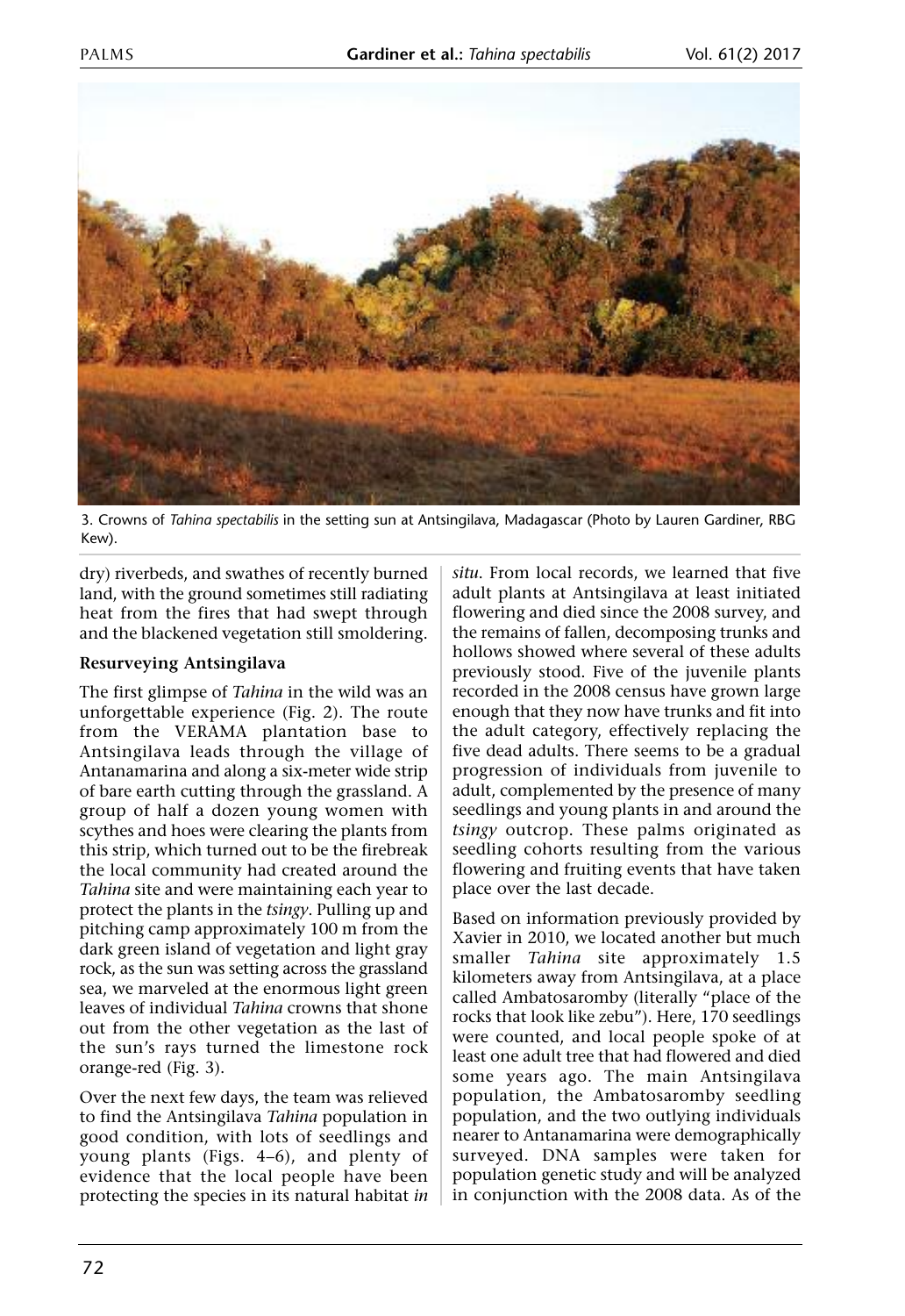

4. Rokiman Letsara with seedlings of *Tahina spectabilis* at Antsingilava, Madagascar (Photo by David Rabehevitra, KMCC).

2016 census, the total known population of *Tahina spectabilis* on the peninsula is 740 individual plants.

#### **Conservation activities and challenges in Antanamarina**

An important part of the expedition was to find out what conservation actions had been

implemented by Xavier and the local people to protect *Tahina*, whether or not these actions seemed to be working, and if there were any areas where they might need additional support to conserve the species. With VERAMA's support, the community at Antanamarina has formed a Community Based Organisation (COBA) with a subcommittee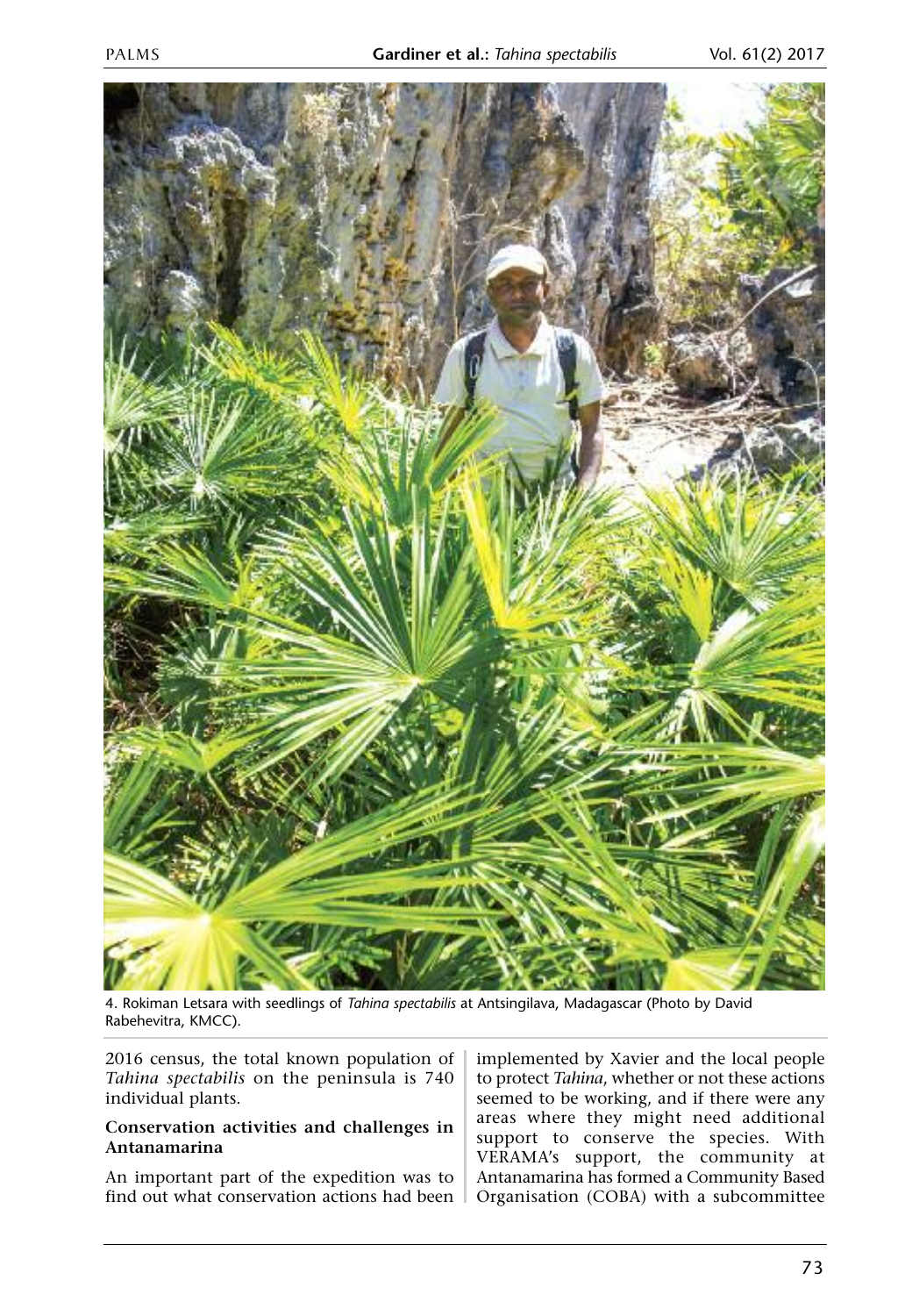

5. David Rabehevitra with young juvenile plants of *Tahina spectabilis* at Antsingilava, Madagascar (Photo by Lauren Gardiner, RBG Kew).

called the Comité de Gestion de *Tahina* (CGT) that organizes the activities to protect the species. VERAMA manages the funds from the seed sales, allocates them to the COBA on an annual basis (a relationship that seems to have worked well) and has created an ongoing program of protection over the last decade. The COBA annually maintains the firebreak around the main population at Antsingilava to stop grassland fires threatening the plants. They also rebuild fences across the entrances to the *tsingy* canyons to prevent zebu trampling the seedlings and damaging the larger plants (Fig. 7). Attempts were previously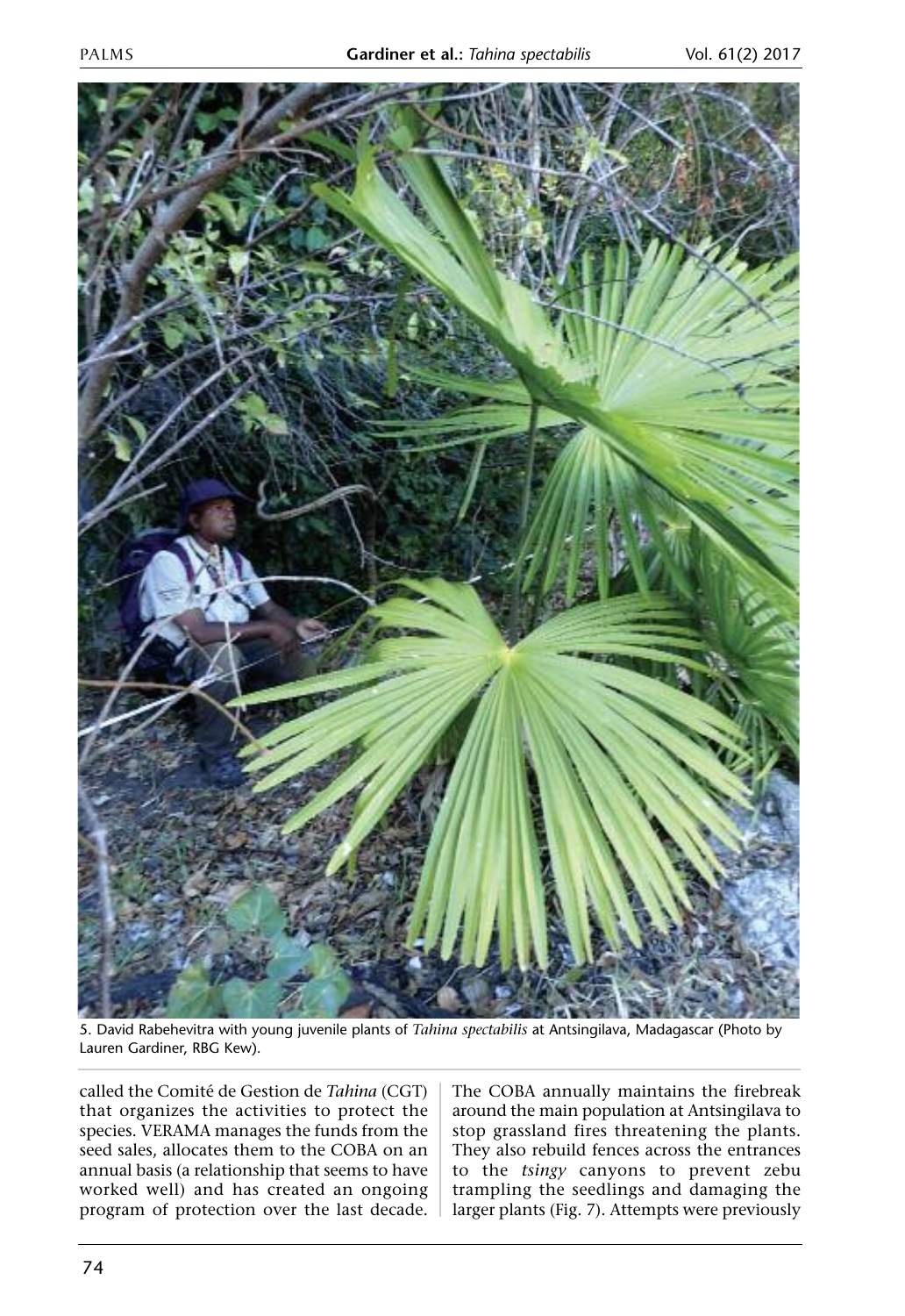

6. Alison Shapcott measuring young adult *Tahina spectabilis* plants at Antsingilava, Madagascar (Photo by Lauren Gardiner, RBG Kew).

made to transplant some of the seedlings from the *tsingy* to other sites – gardens and seminatural habitats nearer the cashew plantation – but the transplanted individuals all died quickly after being moved. Plants grown from seed and planted near the plantation buildings and other villages nearby had a better survival rate. A proportion of the funds generated from the seed sales was allocated to two larger infrastructure projects: the construction of a new well for the village of Antanamarina and the refurbishment and expansion of the village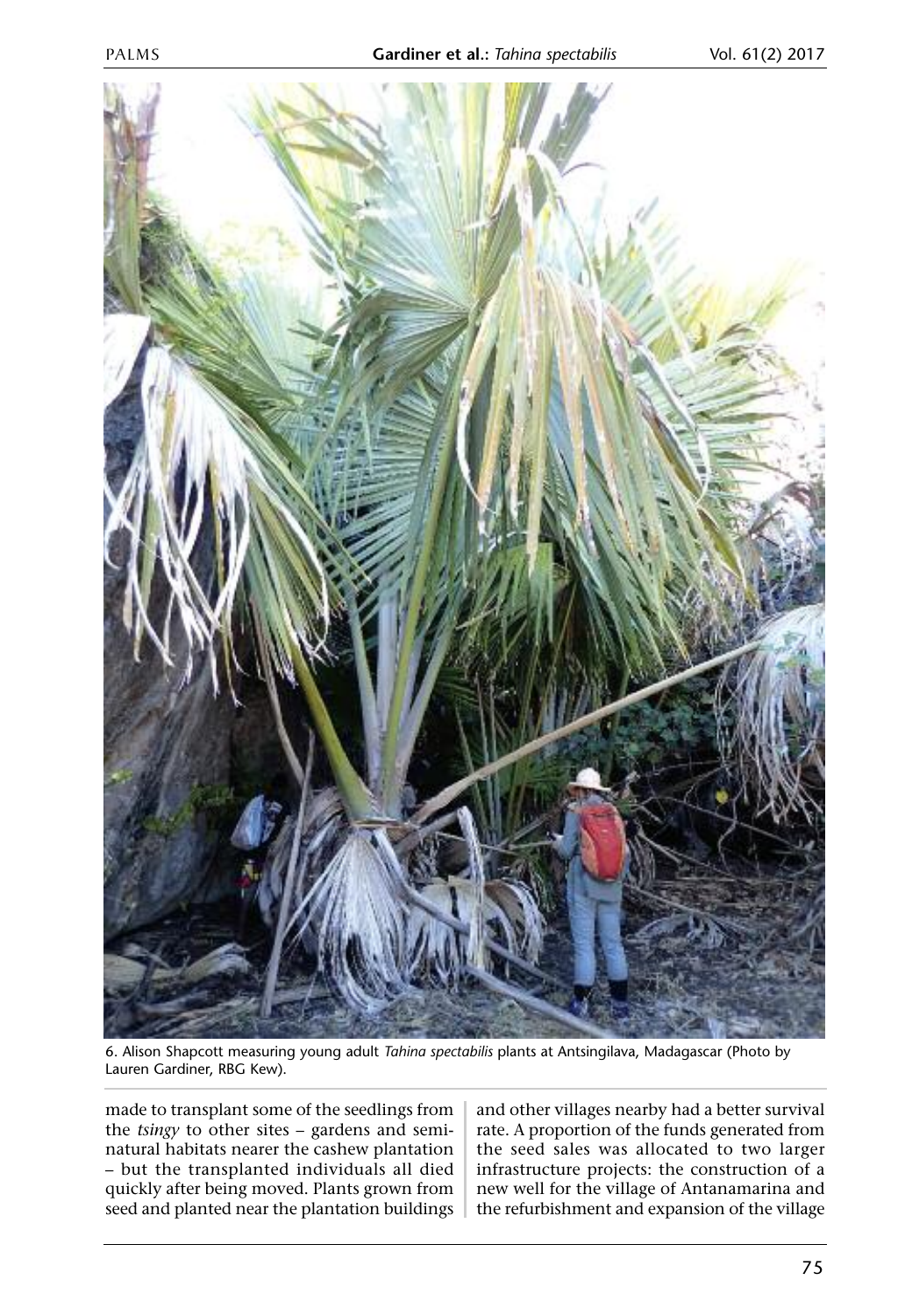

7. Fences built by local people to keep grazing zebu out of the *tsingy*, to stop them trampling *Tahina* seedlings at Antsingilava, Madagascar (Photo by Lauren Gardiner, RBG Kew).

school, with a new classroom created and new toilets provided for children. The COBA has also organized a system of agricultural development microloans for local people to purchase equipment such as plows, whereby the funds are paid back after first harvest.

Based on the findings of the expedition team, the COBA agreed to put more (and reinforced) fences around some of the seedlings near the edge of the *tsingy*, where there were signs of trampling damage, and to put a firebreak and fence around the seedling population at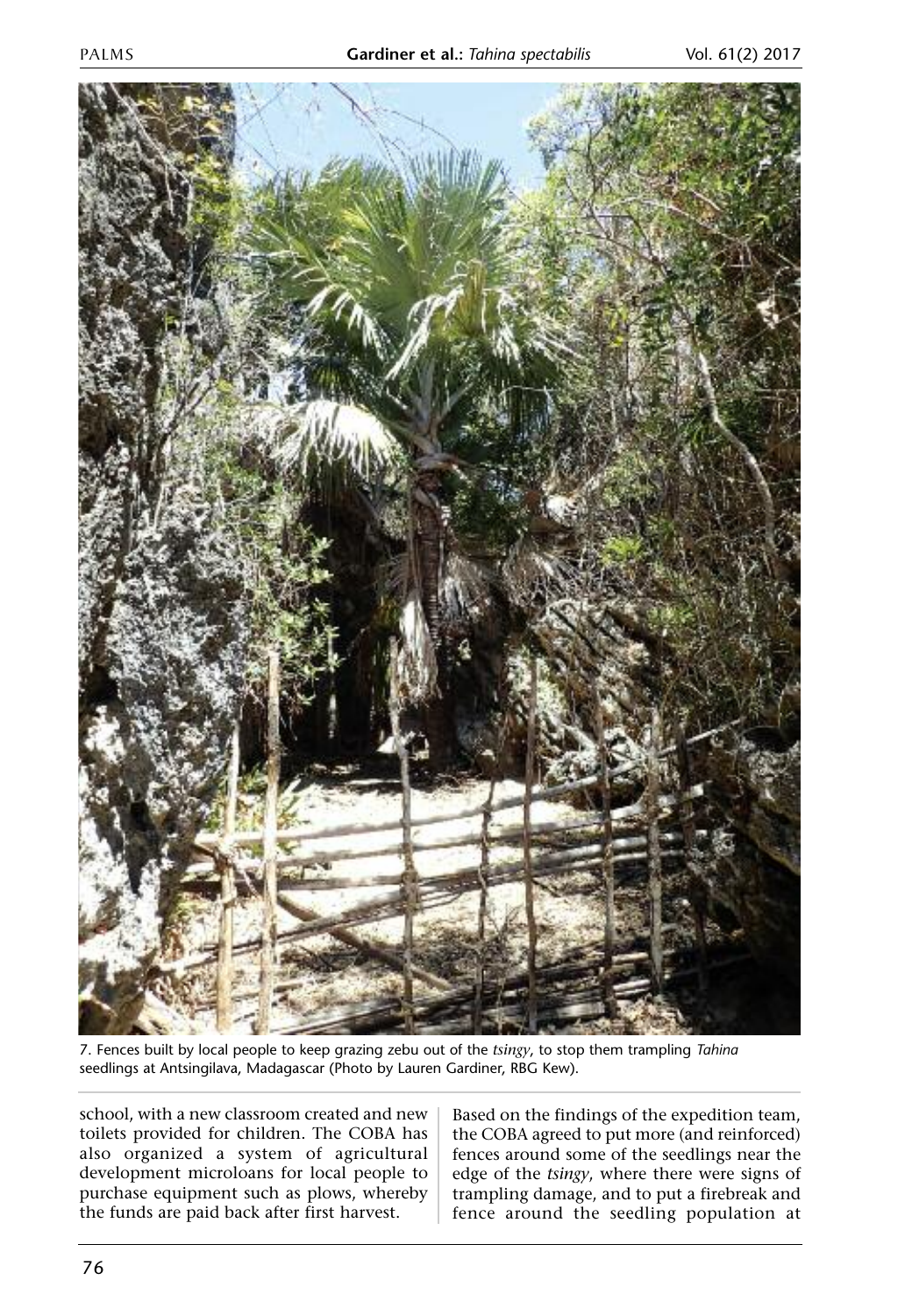Ambatosaromby. Representatives from the COBA and VERAMA were trained in carrying out a simplified demographic survey of *Tahina*, in the hope that annual records can be kept of the population. An interesting point to note is that at Antsingilava, the presence of ancestors' tombs inside the *tsingy* makes it *fady* (taboo) for people to collect or damage plants – the expedition team was accompanied at all times and received permission for all of their activities at the site. This *fady* ultimately offers the plants of the *tsingy* an important level of protection, as local people are generally uncomfortable even entering the *tsingy*.

Although the outlook for *Tahina* appears to be good at Antsingilava, the species is still Critically Endangered. With a hapaxanthic palm it is difficult to classify individuals as a "mature adult." By definition, those plants that are reproducing will shortly die, and we do not known how old a *Tahina* individual needs to be before it is able to reproduce. The team used the presence of a trunk as a proxy for classifying an individual as a "mature adult," yet even with such a liberal definition, the mature adult population is still very small, certainly fewer than the standard maximum of fifty mature individuals used by the IUCN Red List to define a Critically Endangered species. Even with the firebreak (Fig. 8), a major fire could breach the firebreak and severely damage the population. The local people reported the illicit collection of seeds and possibly seedlings and young plants from the *tsingy* by foreigners, actions which – as well as being illegal – could easily reduce the survival of such as small population.

Even more worryingly, most of the last five known flowering events do not seem to have produced viable seeds, and there are reports and photographs of inflorescences rotting and collapsing before seeds were set. The triggers for *Tahina* to initiate flowering are unknown but thought likely to be linked to environmental patterns. Flowering events are known to be infrequent, and there was no sign of any inflorescences developing in September 2016. A single successful flowering event can produce tens of thousands of seeds, but with such as small population and the death of each individual imminent once it has initiated flowering, whether or not the event is successful, we are highly concerned that plants are dying without reproducing. Insect larvae have been found in the collapsed inflorescences when cut open, and we



8. Young woman from the local village, Antanamarina, maintaining part of the firebreak around Antsingilava, Madagascar (Photo by Lauren Gardiner, RBG Kew).

observed evidence of holes bored by insects in the collapsed trunks and remains of inflorescences – although we cannot say conclusively that these happened postmortem/collapse, or that they caused the abortion of seed production.

#### **A brief but beautiful respite at Anjajavy**

After leaving Antsingilava and Antanamarina, the expedition took a detour to travel to the other side of the peninsula, to the luxury flyin resort of Anjajavy, at the invitation of the proprietor, Cedric de Foucault, a passionate nature-lover and entrepreneur. Cedric has not only created with his team a stunning holiday paradise at this remote and biologically rich site, but he has protected seven hectares of pristine habitat including mangroves, dry deciduous forest, *tsingy*, and pristine white sand beaches, via a private projected area managed by Anjajavy. Cedric is now working with local people and the government to expand this area to encompass a much larger protected area managed for the benefit of both the plants and animals but also the local people, providing employment opportunities and resources for their needs. Cedric has taken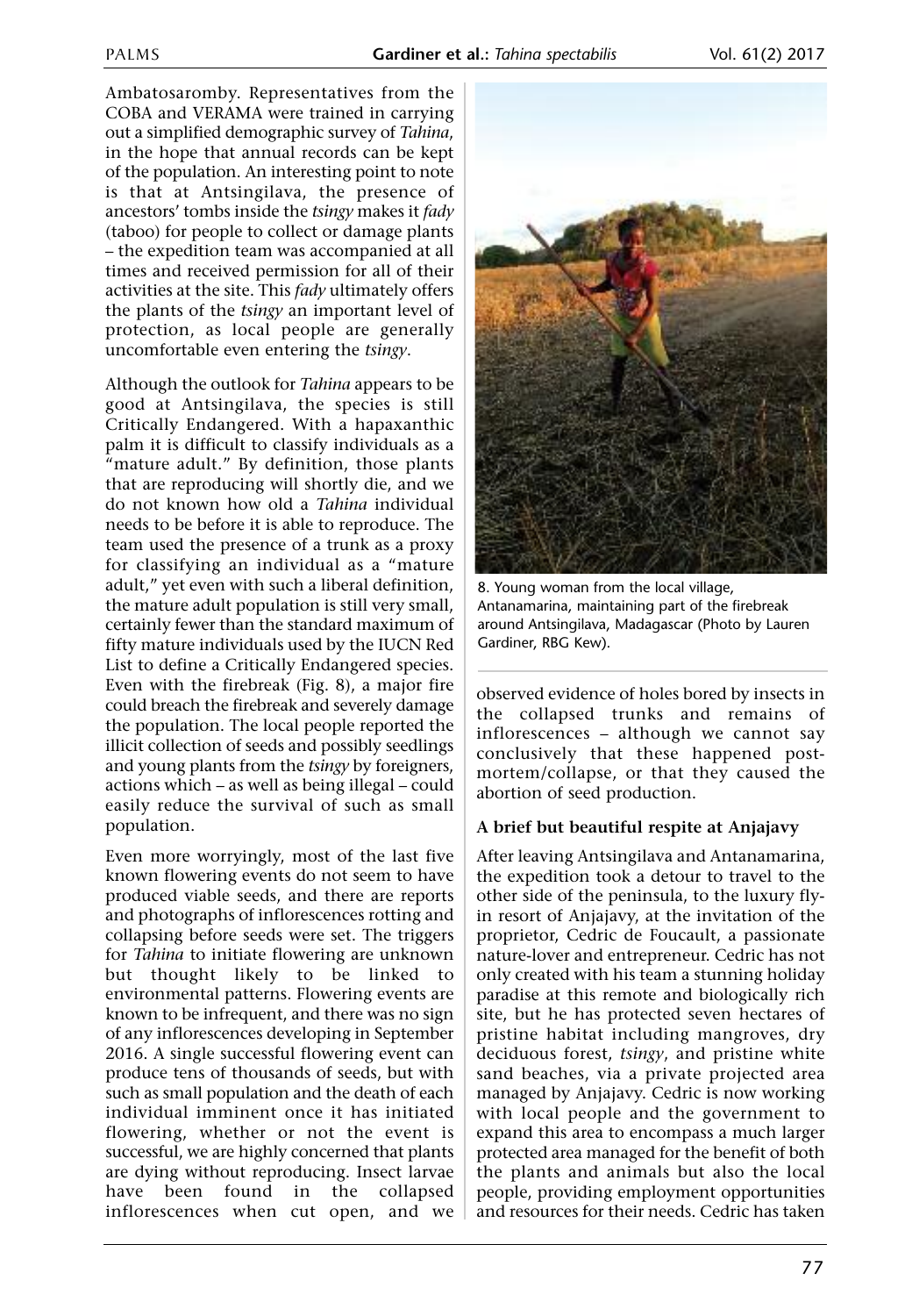

9. Local villagers at the new *Tahina* site, near Amparahibe, Madagascar Photo by David Rabehevitra, KMCC).

a keen interest in the discovery and  $|$  experimented with purchasing and growing conservation of *Tahina,* has led trips for his guests to visit Antsingilava and has

some plants from seed. There are suitable sites within the bounds of the Anjajavy site. We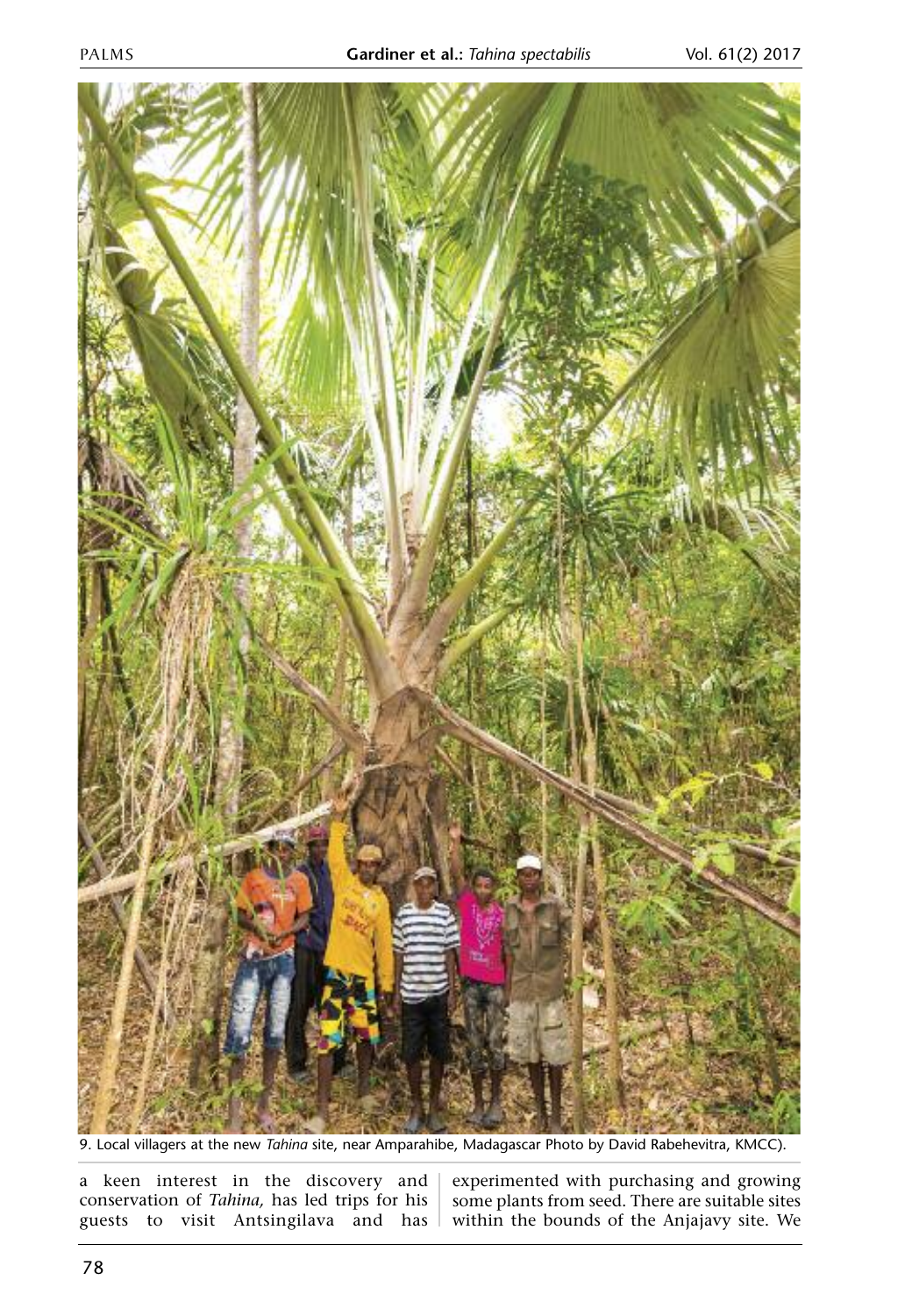hope that he can create a semi-natural *Tahina* population, a kind of "field gene bank," with seeds collected from future flowerings at the main site, again securing the species' survival within what may well have been the species original ecological distribution in the past.

### **A spectacular new discovery inland**

The expedition had met, and exceeded, all of its objectives, so the final part of the trip was to investigate reports of a *Tahina*-like palm some 80 km northeast from the site on Ampasindava Kely and much further inland. Previous reports of an unusual fan palm that might be Tahina have always transpired to be *Borassus* or *Bismarckia*, but images taken on a mobile phone by co-author Theophile Rajaonilaza in November 2014 and sent to KMCC had been positively identified as *Tahina* by John, Joro, and Xavier, so the team went to try to find this new population. Ten kilometers off-road from the Route National 6, connecting Antananarivo with the northern town of Ambanja, in a fragment of humid forest in a valley, two hours' hike from the village of Amparahibe, the team found an entirely new population of *Tahina spectabilis* (Figs. 9 & 10). With one medium-sized (ca. 12 m high) adult and twenty-four smaller individuals from seedlings to one young adult with a short trunk, the population is far smaller than that as Antsingilava, but its presence at such a distance from the original site is highly significant. This region is subject to extreme pressures from humans, and the environment is highly degraded. Yet, as the expedition team found, there are still fragments of rich and important vegetation, often tucked into valleys and near water, so the vegetation has not been devastated by slash-and-burn agriculture and human-caused grassland fires (Fig. 11).

As on the Ampasindava Kely peninsula, there are two isolated individuals several kilometers away from the main population. Both are on exposed hillsides, vulnerable to burning. One site had recently been cleared and burned, and the stunted *Tahina* had leaves removed with a machete and signs of digging at its base. Local people reported that the heart (apical meristem) of the species is good to eat and that the broad, strong leaves are sometimes cut and used as mats for ceremonial purposes. At the main population, in humid forest near a watercourse in the valley, the plants are not nearly as exposed, but there were signs of people having cut leaves. Furthermore, a young adult that had been present a year before (and that was in the original

10. Rokiman Letsara with juvenile plants of *Tahina spectabilis*, near Amparahibe, Madagascar (Photo by David Rabehevitra, KMCC).

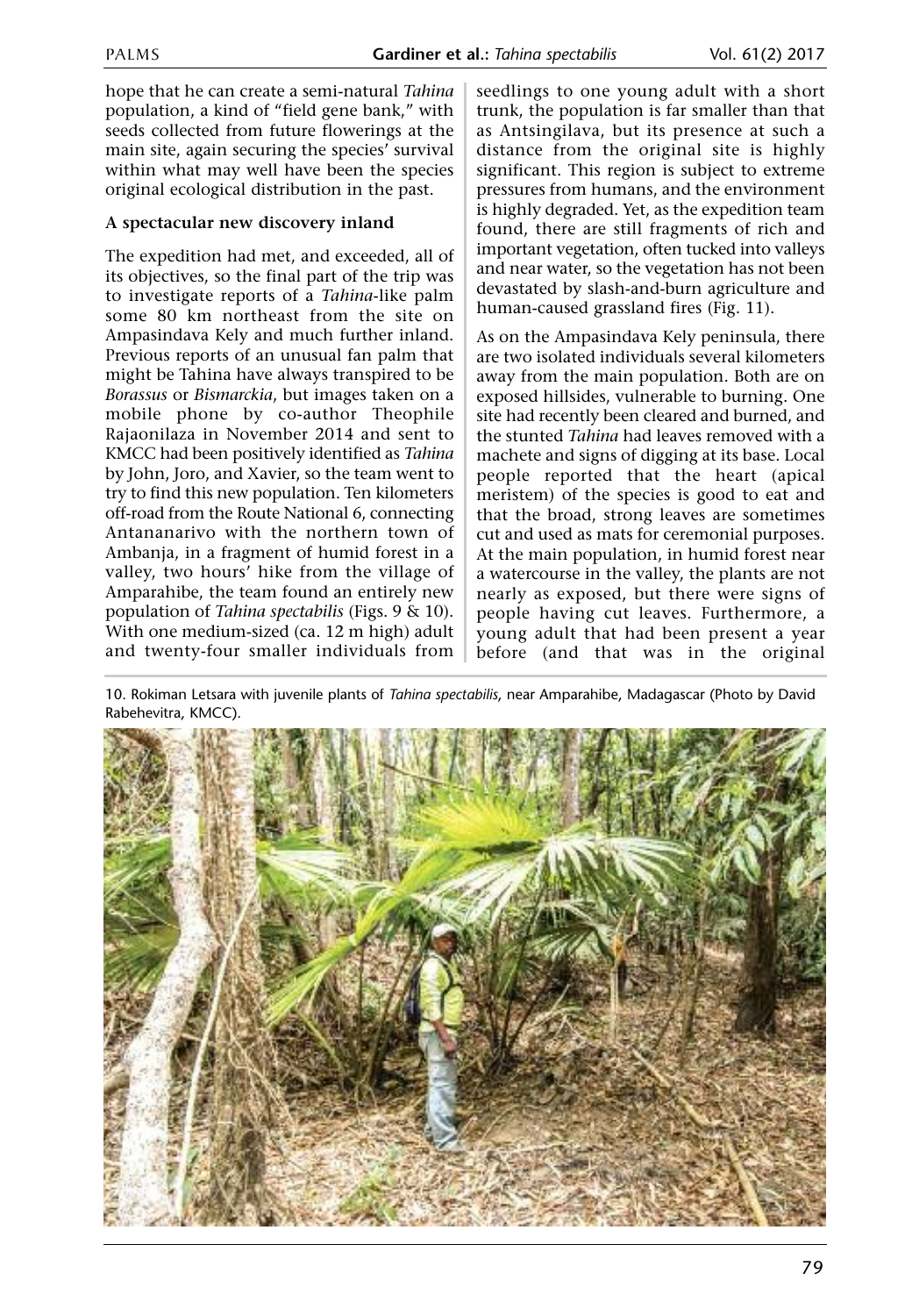

11. Remnants of vegetation and soils exposed to erosion after slash-and-burn activity near Amparahibe, Madagascar (Photo by David Rabehevitra, KMCC).

photographs sent from a mobile telephone) had been cut down at some point, probably for its edible heart. It was noted that at the Amparahibe site there are tombs of ancestors, as at Antsingilava, which affords the forest – and by extension species like *Tahina* – a special protection from deliberate destruction. The population was surveyed and DNA samples made, and a leaf from one of the larger juveniles was collected to make a permanent herbarium record for the site (Fig. 12).

The local people spoke of foreigners who had been in the area asking them to collect young plants, including palms, and they suggested that we might like them to uproot and sell us plants there and then. As with so many places around the world, it was a stark reminder the vendors and nurseries one sees operating by the side of the road are generally selling unsustainably – and illegally – collected plants straight from the wild.

Initial discussions with the local community at Amparahibe about the importance of *Tahina spectabilis* and the need to protect the species went well. Discussions took place about the experiences of the people at Antanamarina and the activities and opportunities that are dependent on the species being protected *in situ* by the local people. We discussed the specific threats to the species from illicit collection of plants (and seeds, when the first one flowers), cutting of the leaves and consumption of the heart – a completely catastrophic fate for the plants. A follow-up trip in October by another team from Kew reinforced and continued these initial discussions. They investigated the needs of the community and how conservation and development might be brought together at this new site. It is hoped that funding will soon be secured to help with the early stages of this work. A local COBA is being created, and the community is now signed up to work on (and benefit from) Kew's existing conservation and development projects on seed banking across Madagascar and Kew's Darwin Initiative project on the sustainable production of yams.

#### **Future directions for** *Tahina* **conservation**

The team returned to Antananarivo elated that not only had a second site for *Tahina* been confirmed but also that the original population was clearly being well looked after and was expanding rather than contracting, as had been feared. A species conservation management plan has been drafted for *Tahina spectabilis* and is currently being discussed with the main stakeholders. It is hoped that an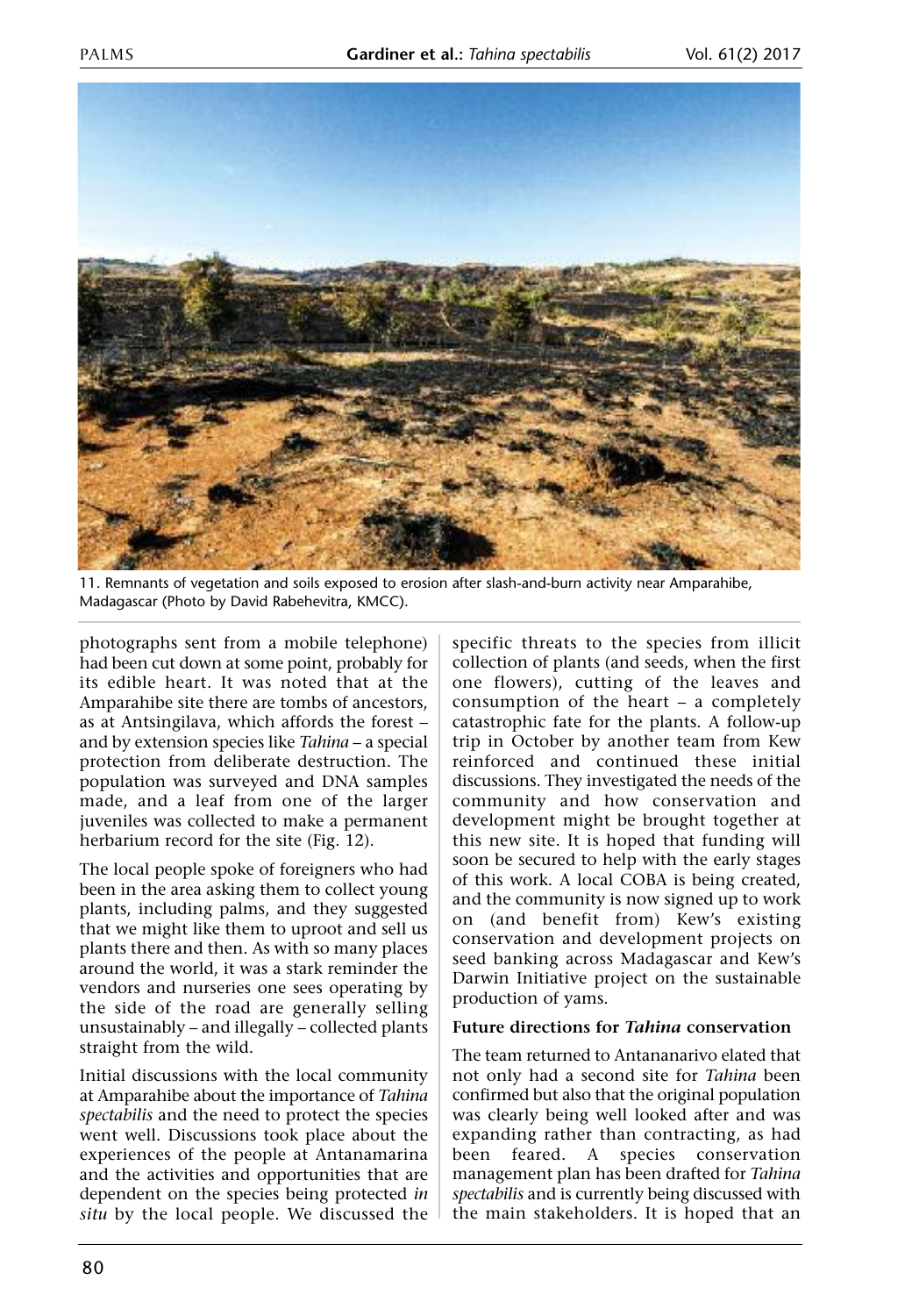

12. Lauren Gardiner preparing a herbarium specimen from a juvenile leaf of *Tahina spectabilis*, near Amparahibe, Madagascar (Photo by David Rabehevitra, KMCC).

action plan will be developed and implemented by the appropriate people for this charismatic, extraordinary palm. A full study of population genetics for the two sites and demographics of the two population censuses (2008 and 2016) is in preparation and will be published in due course. The species distribution models previously undertaken by Joro can now be improved based on the combined characteristics of the two sites. We hope it will be possible to target fieldwork to search for *Tahina* in other fragments of vegetation. At both sites, the local people will continue to be included in the conservation planning and activities, and both communities will receive some educational resources to help teach the local people more about the precious species of which they are guardians. Both communities have agreed to monitor the species for signs of illegal collecting or use, for the presence of pests and the initiation of developing inflorescences so that more seeds can be collected and dispersed and more funds generated to benefit the communities.

This article is dedicated to the memory of the late Xavier Metz, who with his family discovered *Tahina spectabilis* in the wild, brought this spectacular species to the world's attention, laid the groundwork for its conservation and continued to have a deep interest in the palm until his death in January 2017.

#### **Acknowledgments**

Generous support from the Mohamed bin Zayed Species Conservation Fund and the Kew Madagascar (KMCC) team made this expedition and the follow-up work possible – especially Theophile Rajaonilaza, Roger Rajaonarison, Helene Ralimanana and Solofo Rakotoarisoa. Individual thanks for support, logistics, and advice also go to Alain Andrianandraina, Manitra Razafimahatratra, and colleagues from VERAMA (part of UNIMA group); Cedric de Foucault, his family, and all at Anjajavy Resort; Joseph from the Communal Police of Antonibe; John Dransfield from RBG Kew; and Mijoro Rakotoarinivo from the University of Antananarivo.

#### LITERATURE CITED

DRANSFIELD, J., M. RAKOTOARINIVO, W.J. BAKER, R.P. BAYTON, J.B. FISHER, J.W. HORN, B. LEROY AND X. METZ. 2008a. A new Coryphoid palm genus from Madagascar. Botanical Journal of the Linnean Society 156: 79–91.